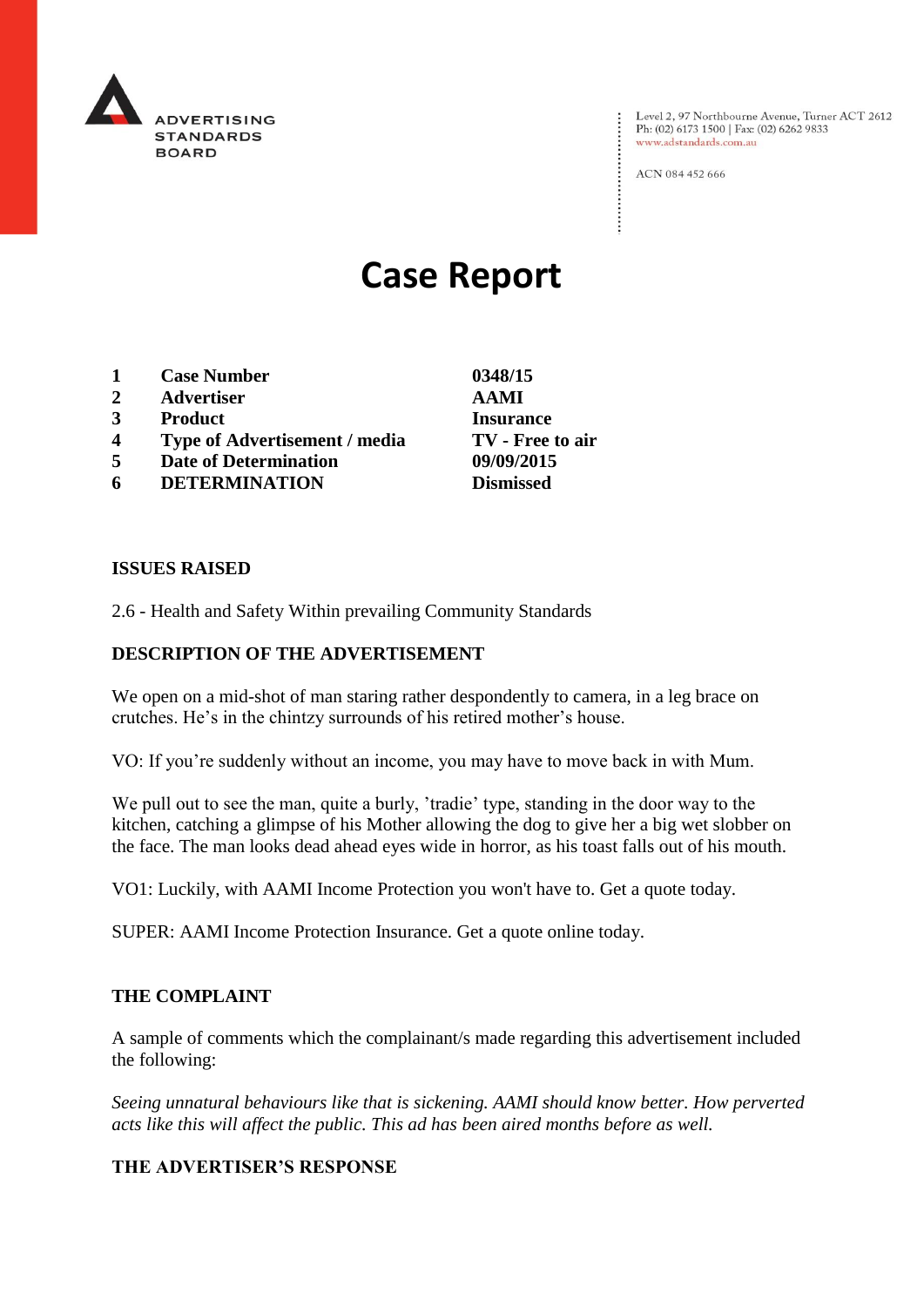Comments which the advertiser made in response to the complainant/s regarding this advertisement include the following:

*We would like to address some of the concerns and provide commentary relating to our advertising approach and the specific claims raised against Section 2 of the AANA Advertiser Code of Ethics.*

*At AAMI, we use character-driven humour across all our advertising to entertain and engage. The "Mum" ad mentioned was created to dramatise the consequences of not having income protection through a light hearted and humorous moment, with our "son" having to move back in with Mum. His Mother's actions were designed to make the point about how "awkward" it would be moving back in with Mum.*

*In responding to all aspects of Section 2 of the AANA Advertising Code of Ethics, we would also maintain that the ad in question does not portray people or depict anything which discriminates against or vilifies a person or section of the community (relating to race, ethnicity, nationality, gender, age, sexual preference, religion, disability, mental illness or political belief). At AAMI, we feature both men and women in our character-driven ads, in various scenarios.*

*We also maintain that the advertising does not employ sexual appeal in a manner which is exploitative and degrading of any individual or group of people, and that there is no presentation or portrayal of violence. There is no use of strong or obscene language in this or any other AAMI advertising.*

*Finally, we also believe that the advertisement makes the point, with appropriate sensitivity to the interaction with Mum's pet dog which was intended to be ''awkward" and was believed to add to the humour rather than portray any kind of inappropriate or perverted acts. We complied to all health and safety regulations and the performing dog featured in the commercial was accompanied by its trained handler and owner during the making of the commercial and was at no time distressed. We believe in the duty of care to all animals and feel confident that the performing dog in the commercial was treated with care and respect at all times.*

# **THE DETERMINATION**

The Advertising Standards Board ("Board") considered whether this advertisement breaches Section 2 of the Advertiser Code of Ethics (the "Code").

The Board noted the complainant's concerns that the advertisement shows a woman kissing a dog which is unnatural and inappropriate.

The Board viewed the advertisement and noted the advertiser's response.

The Board considered Section 2.6 of the Code. Section 2.6 of the Code states: "Advertising